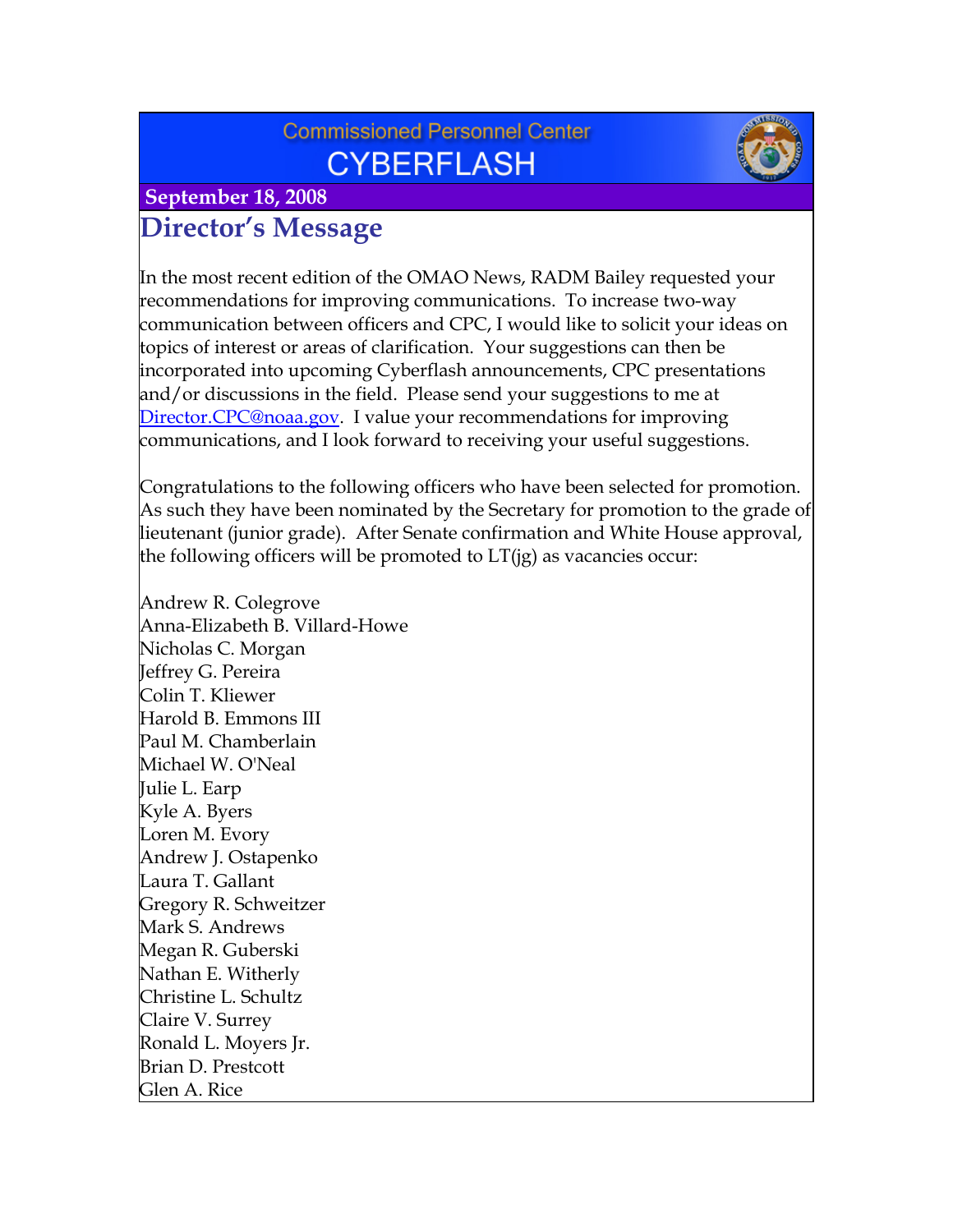Patrick M. Redmond Russell A. Quintero Nathan B. Parker Jonathan R. Heesch Matthew C. Griffin Faith C. Opatrny

 $Rh$ 

CAPT William B. Kearse, NOAA Director, Commissioned Personnel Center

## **Announcements XO/Administrative Conference**

The XO Seminar for this year will be held December 15-19 in Seattle, WA (at WRC).

**\_\_\_\_\_\_\_\_\_\_\_\_\_\_\_\_\_\_\_\_\_\_\_\_\_\_\_\_\_\_\_\_\_\_\_\_\_\_\_\_\_\_\_\_\_\_\_\_**

### **Small Boat Program Training**

Inspection and Troubleshooting, NOAA Honolulu, HI: November, 2009 Inspection & Troubleshooting, NOAA Seattle, WA: January 5-9, 2009 Inspection & Troubleshooting, NOAA Mississippi: February 24-27, 2009 Contact LT Mark Miller ([g.mark.miller@noaa.gov](mailto:g.mark.miller@noaa.gov)) for details.

### **Important Information for Officers in the 2009 Promotion Zone**

Officers selected for the 2009 Promotion Zone must have a current annual or 5 year periodic physical examination and a current dental exam (class I or class II) on file with the Medical Administration Branch at CPC. Selection Boards and promotions may occur at any given time, therefore it is important for you to remain medically qualified at all times. This may require you to plan ahead and schedule your appointments early to avoid your exams from expiring. Those officers that are found not to be medically qualified may not be nominated or promoted to a higher grade. Please go to

[http://www.noaacorps.noaa.gov/cpc/per](http://www.noaacorps.noaa.gov/cpc/perservices/prom_physqual.html)services/prom\_physqual.html for the [medical requirements for promotion. A review of the medical files is anticipated](http://www.noaacorps.noaa.gov/cpc/perservices/prom_physqual.html)  [to occur the second week of February 2009. In anticipation of this review, it is](http://www.noaacorps.noaa.gov/cpc/perservices/prom_physqual.html)  [imperative that officers in the 2009 promotion zone submit medical documents](http://www.noaacorps.noaa.gov/cpc/perservices/prom_physqual.html) to [the Medical Administration Branch](http://www.noaacorps.noaa.gov/cpc/perservices/prom_physqual.html) **no later than January 30, 2009** to allow [sufficient time for these documents to be reviewed and entered into the data](http://www.noaacorps.noaa.gov/cpc/perservices/prom_physqual.html)base.  [It is your responsibility to ensure that all required medical documents have been](http://www.noaacorps.noaa.gov/cpc/perservices/prom_physqual.html) [received in the Medical Administration Branch. Officers should contact LCDR](http://www.noaacorps.noaa.gov/cpc/perservices/prom_physqual.html)  [Hobson-Powell, Chief, Medical Administration Branch via e-mail](http://www.noaacorps.noaa.gov/cpc/perservices/prom_physqual.html)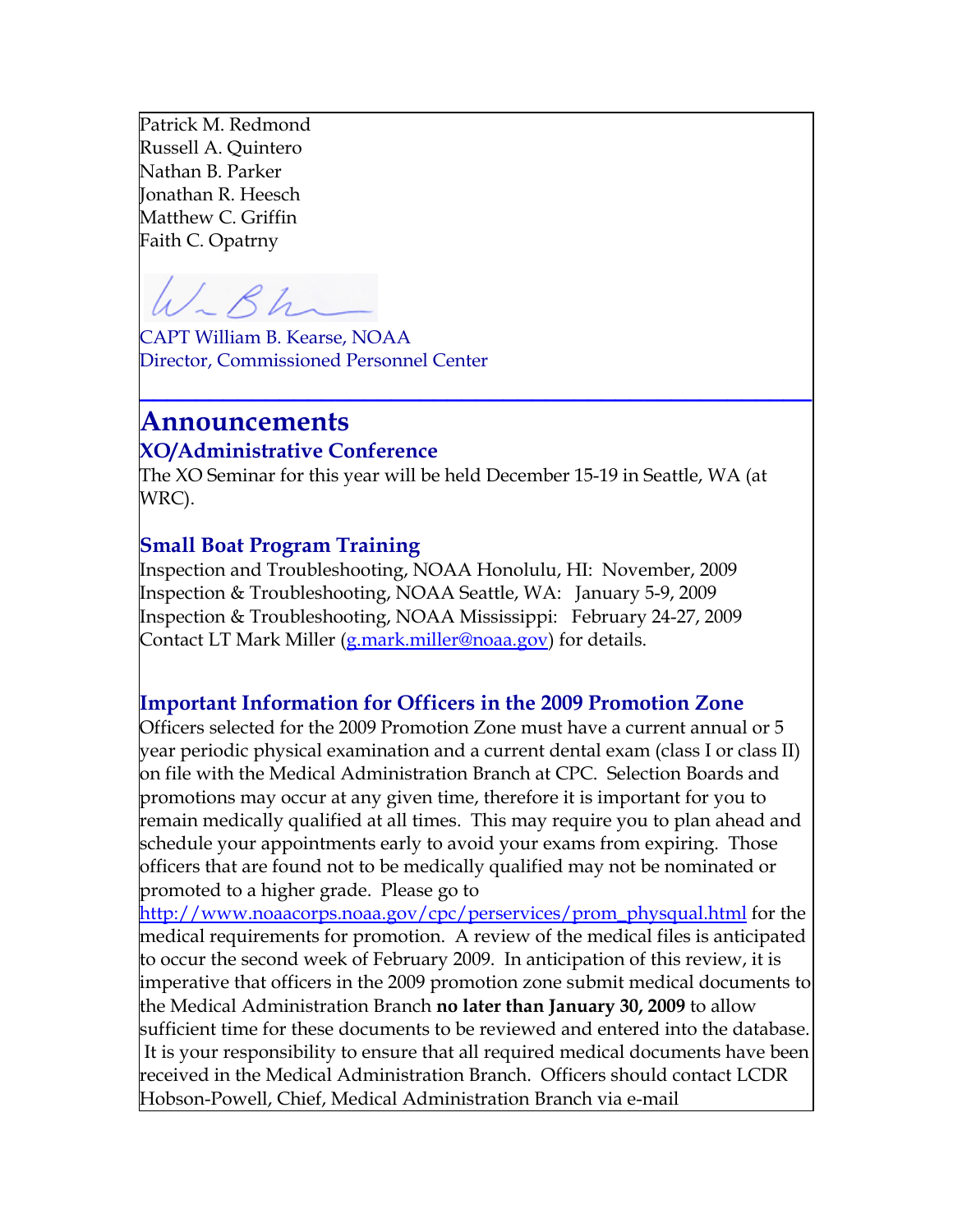[\(E](http://www.noaacorps.noaa.gov/cpc/perservices/prom_physqual.html)lizabeth.hobson-powell@noaa.go[v\) with questions or concerns.](mailto:Elizabeth.hobson-powell@noaa.gov)

## **Need to Change Your Travel Card Address**

In order to abide by the Patriot Act which requires banks to verify a cardholder's identity, **cardholders who currently have a P.O. Box or work address on file with Citibank will be required to change their address to a physical residential address.Employees who do not change their address from a P.O. Box to a physical residential address with Citibank \* will not be issued a new card \***  from JPMC and will have to reapply for a new card with JPMC once the transition is complete.

**\_\_\_\_\_\_\_\_\_\_\_\_\_\_\_\_\_\_\_\_\_\_\_\_\_\_\_\_\_\_\_\_\_\_\_\_\_\_\_\_\_\_\_\_\_\_\_\_**

If you currently have a P.O. Box address or work address on file with Citibank, this is a reminder to call Citibank at 800-790-7206 and change your address to your physical residential address as soon as possible. You will have the option of changing your address to a PO Box or work address, if you choose to do so, after you receive your new card.

Background: On August 27, 2008, Jon Alexander, Director, Finance Office/Comptroller issued a travel advisory regarding the replacement of Citibank as the Government charge card vendor for purchase, fleet and travel. Effective November 30, 2008, JP Morgan Chase (JPMC) will serve in this capacity. Current cardholder records will be transferred from Citibank to JPMC. Cardholders who have a Citibank Government travel card will not be required to reapply for a new card under JPMC. Current cardholders will be enrolled automatically into JPMC's system and issued new cards sometime in November 2008.

**\_\_\_\_\_\_\_\_\_\_\_\_\_\_\_\_\_\_\_\_\_\_\_\_\_\_\_\_\_\_\_\_\_\_\_\_\_\_\_\_\_\_\_\_\_\_\_\_**

### **Social Security - Special Extra Earnings for Military Service**

Under certain circumstances, special extra earnings for your NOAA Corps and/or active military service from 1957 through 2001 can be credited to your record for Social Security purposes. These extra earnings credits may help you qualify for Social Security or increase the amount of your Social Security benefit. If your NOAA Corps and/or active military service occurred:

- **From 1957 through 1967**, the Social Security Administration (SSA) will add the extra credits to your record when you apply for Social Security benefits.
- **From 1968 through 2001**, you do not need to do anything to receive these extra credits. The credits were automatically added to your record.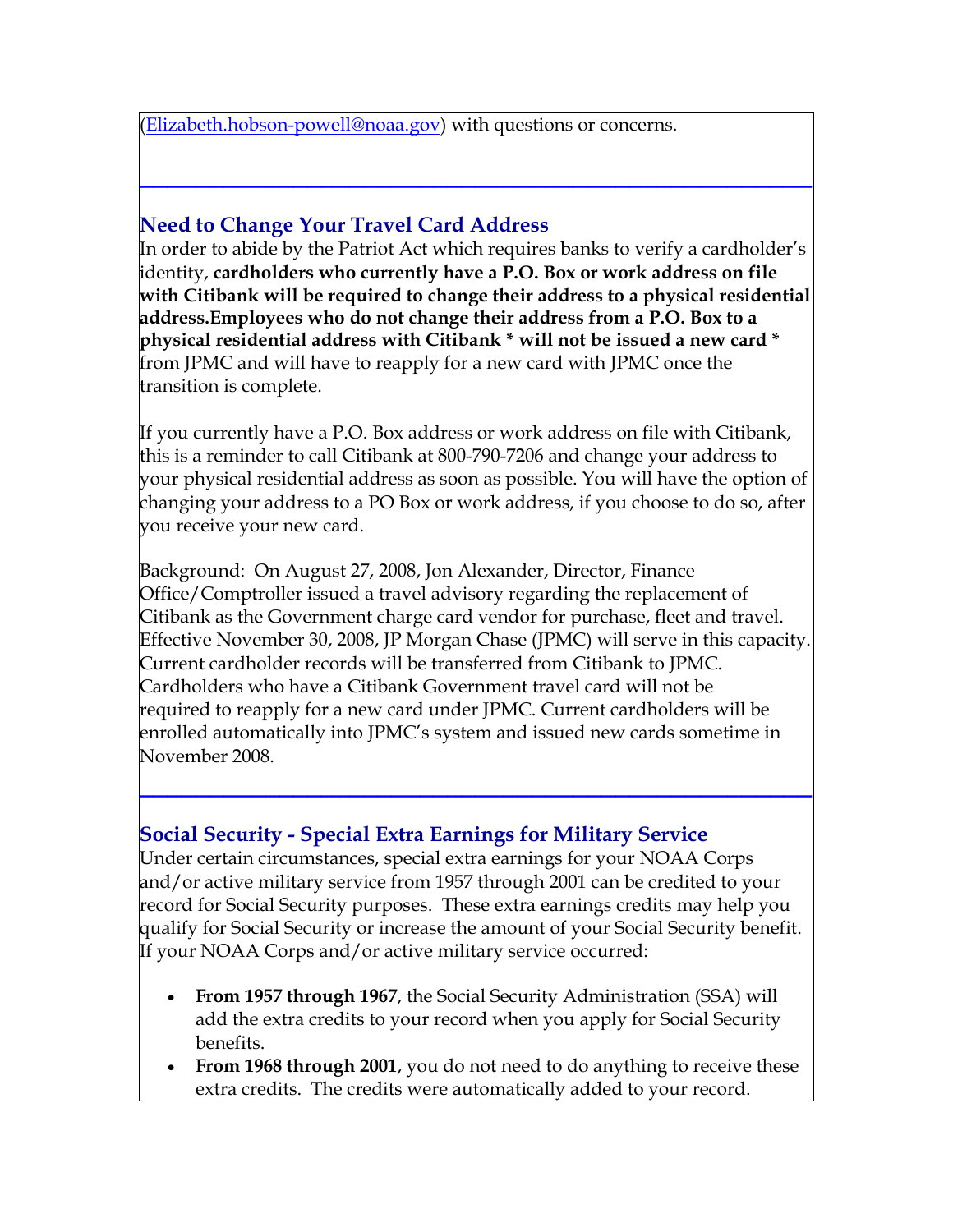• **After 2001**, there are no special extra earnings credits for military or NOAA Corps service.

#### Please see SSA Publication No 05-10017 at

[http://www.socialsecurity.gov/pubs/1001](http://www.socialsecurity.gov/pubs/10017.pdf)7.pdf or the SSA website, http://www.ssa.gov/retire2/military.ht[m for additional information.](http://www.ssa.gov/retire2/military.htm) Please [note that the definition of "Active Duty Military Service" on the website curren](http://www.ssa.gov/retire2/military.htm)tly [refers to the Coast & Geodetic Survey \(CGS\). We have requested that SSA](http://www.ssa.gov/retire2/military.htm)  [update their website. Please direct any questions to Katherine Raymond at](http://www.ssa.gov/retire2/military.htm)  katherine.raymond@noaa.go[v or \(301\) 713-7732.](mailto:katherine.raymond@noaa.gov)

### **Fleet Augmentation Needs**

Contact the respective Marine Center for information on travel. For specific information on the cruises and operations involved, please contact the XO or CO of the vessel. All requests to augment will need to be approved/cleared through your current supervisor, CO of the respective vessel, and CO MOA or MOP. If you have any questions, please contact LCDR Stark at 206-553-8705 or LCDR Bridgeman at 206-553-4764 or CDR Francisco at 206-553-8705.

**\_\_\_\_\_\_\_\_\_\_\_\_\_\_\_\_\_\_\_\_\_\_\_\_\_\_\_\_\_\_\_\_\_\_\_\_\_\_\_\_\_\_\_\_\_\_\_\_**

**\_\_\_\_\_\_\_\_\_\_\_\_\_\_\_\_\_\_\_\_\_\_\_\_\_\_\_\_\_\_\_\_\_\_\_\_\_\_\_\_\_\_\_\_\_\_\_\_**

*Okeanos Explorer* 10/2-10/16 (Seattle, WA-San Francisco, CA) 10/21-11/6 (San Fran-San Fran) 11/11-11/21 (San Fran-TBD, WA)

# Billet of the Week

The Commissioned Personnel Center, Officer Personnel Management Division in Silver Spring, MD is seeking a highly motivated mid-grade officer to serve as Staff Assistant, OPMD (Billet # 0508). The Special Assistant, Officer Personnel Management Division (OPMD) will provide broad-based human resources support for the entire NOAA Corps. The officer will: identify and resolve human resources issues that will determine the NOAA Corps' success in retaining, promoting, awarding, disciplining, and relocating a qualified and diverse officer corps; prepare and deliver briefings on plans and resources for human resources initiatives; conduct studies related to human resources management and adapt useful results to OPMD and CPC; maintain and review financial data needed in the formulation and execution of the division budget. This billet is a perfect platform to prepare a mid-grade officer to become a successful Executive Officer.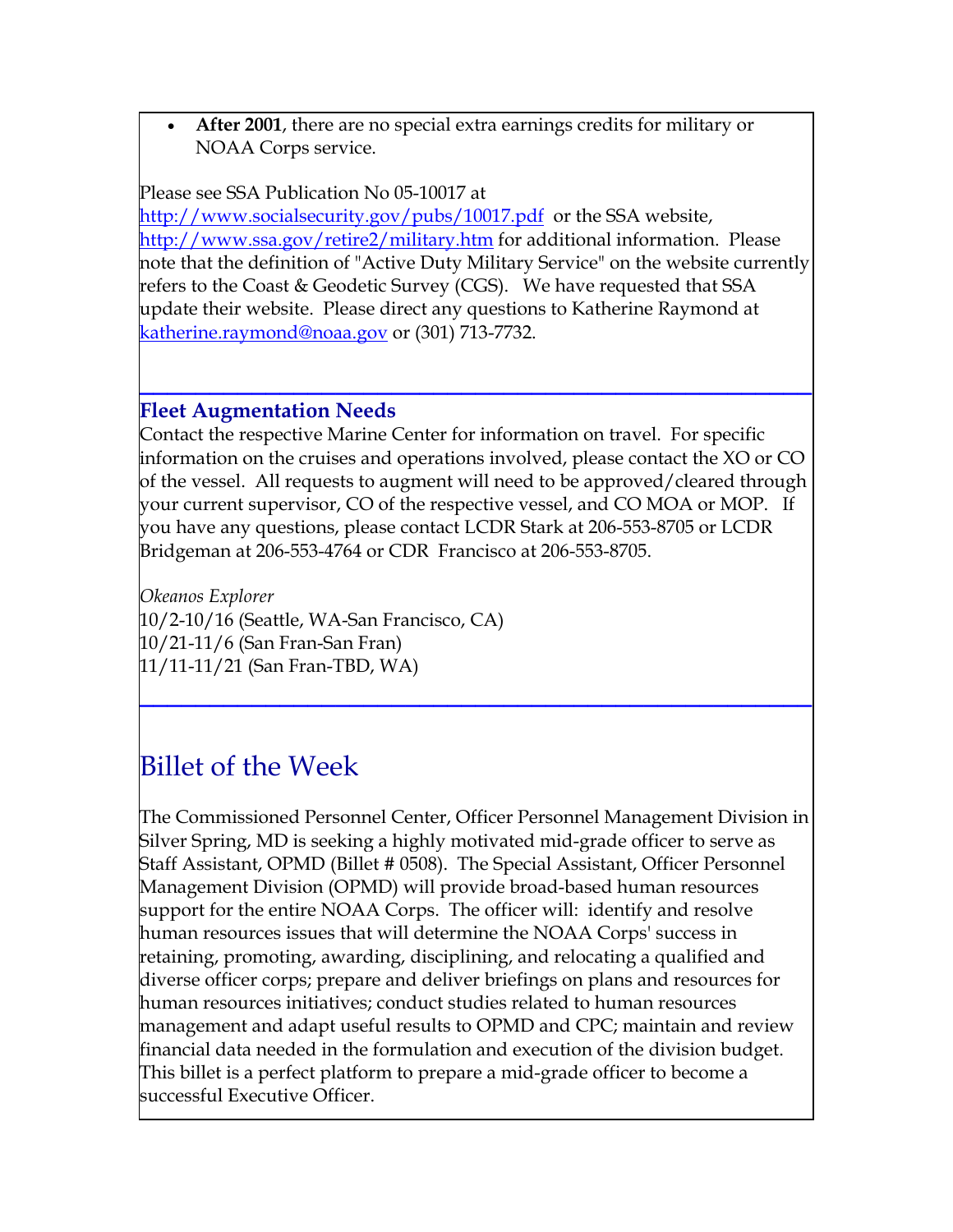This billet is currently vacant. Anyone interested in this billet is welcome to contact Greg Raymond at 301-713-7728 or gregory.raymond@noaa.gov or the Assignment Officer, LCDR Jeremy Adams, at 301-713-7694 or [assignmentbranch.cpc@noaa.gov](mailto::gregory.raymond@noaa.gov)

# **Approved Retirements/Resignations/Separations**

**[\\_\\_\\_\\_\\_\\_\\_\\_\\_\\_\\_\\_\\_\\_\\_\\_\\_\\_\\_\\_\\_\\_](mailto::gregory.raymond@noaa.gov)\_\_\_\_\_\_\_\_\_\_\_\_\_\_\_\_\_\_\_\_\_\_\_\_\_\_**

The following officers have approved retirements, resignations, or separations. Be sure to thank them for their service to NOAA and nation and wish them the best the next time you see these officers!

| ENS Jonathan E. Owen       | September 17, 2008 |
|----------------------------|--------------------|
| LTJG Jamie S. Wasser       | September 30, 2008 |
| ENS Llian G.K. Breen       | September 30, 2008 |
| LT William W. Pierce, III  | November 1, 2008   |
| LT Joshua D. Bauman        | December 1, 2008   |
| CDR Philip A. Gruccio      | December 1, 2008   |
| LTJG Richard A. Edmundson  | December 1, 2008   |
| LTJG Stephen Z. Kroening   | December 1, 2008   |
| ENS Patrick B.K. Jorgensen | December 15, 2008  |
| LCDR Jeremy B. Weirich     | December 15, 2008  |
| CAPT Stephen A. Kozak      | January 1, 2009    |
| CAPT John W. Humphrey, Jr. | January 1, 2009    |
| CAPT Emily B. Christman    | June 1, 2009       |
| CAPT Sean R. White         | July 1, 2009       |
| CAPT Steven R. Barnum      | July 1, 2009       |

# **On the Horizon**

| October 6-31, 2008        | REFTRA 65 (D-School)                    |
|---------------------------|-----------------------------------------|
| December 11, 2008         | BOTC 113 (A-School) Graduation          |
| December 15-19, 2008      | XO/Administrative Seminar               |
| December or January (TBD) | <b>B-School</b>                         |
| January 5-9, 2009         | Small Boat Program Training: Inspection |
|                           | and Troubleshooting, Seattle, WA        |
| January 16, 2009          | <b>Cutoff for Document Submission</b>   |
|                           | (Promotion Boards)                      |

**\_\_\_\_\_\_\_\_\_\_\_\_\_\_\_\_\_\_\_\_\_\_\_\_\_\_\_\_\_\_\_\_\_\_\_\_\_\_\_\_\_\_\_\_\_\_\_\_**